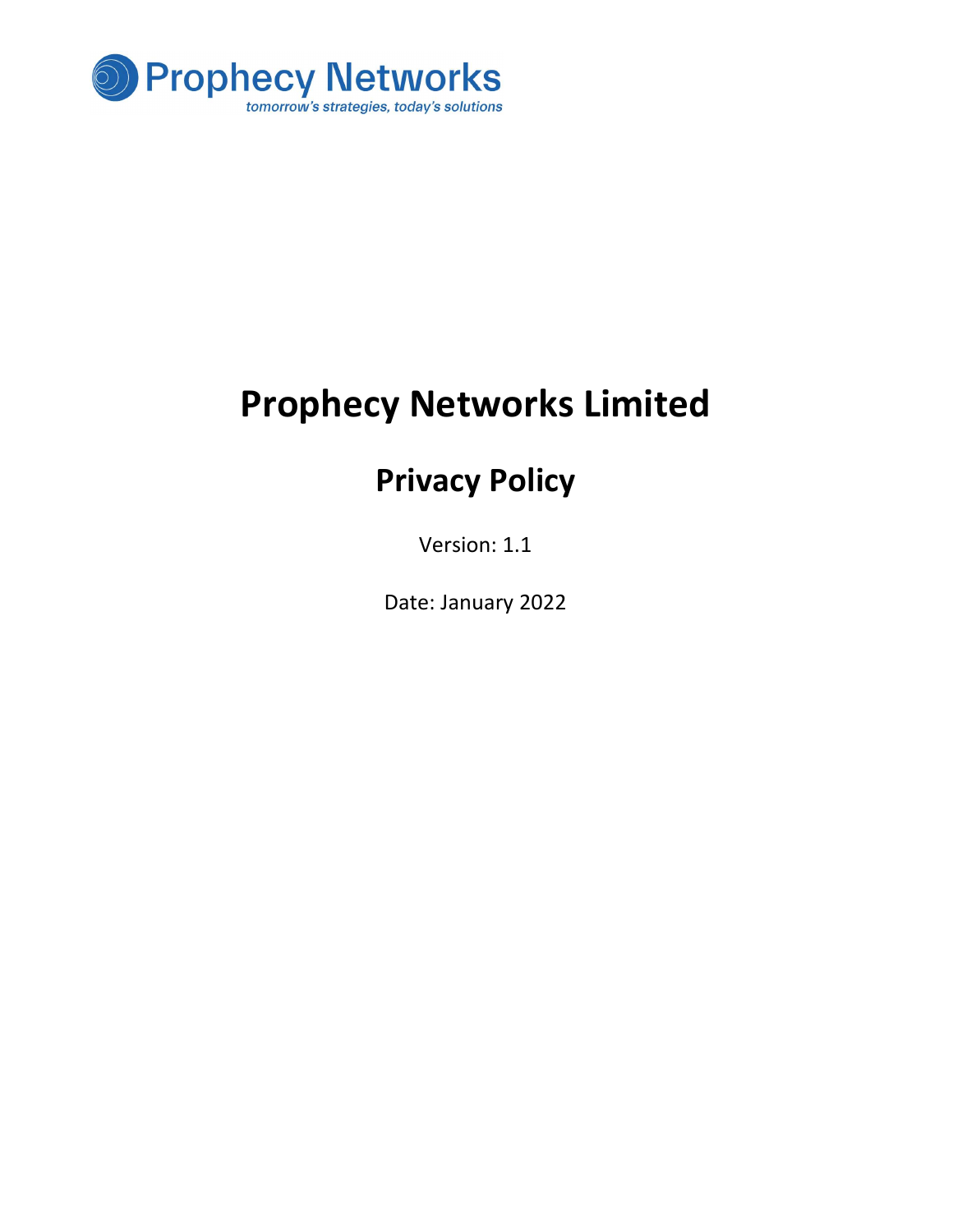

| 1. | What Personal Information is collected, from whom, and for what purpose? 3 |  |
|----|----------------------------------------------------------------------------|--|
|    | a. Information about Prophecy Networks' contractors and suppliers<br>3     |  |
|    | b. Information about job applicants                                        |  |
|    | c. Information about customers, their employees and customers<br>4         |  |
| 2. |                                                                            |  |
| 3. |                                                                            |  |
| 4. |                                                                            |  |
| 5. |                                                                            |  |
| 6. |                                                                            |  |
| 7. |                                                                            |  |
| 8. |                                                                            |  |
|    |                                                                            |  |

**Prophecy Networks Limited With the Community of the Community Community Community Community Community Community Community Community Community Community Community Community Community Community Community Community Community** 

Level 5, 276-278 Lambton Quay PO Box 25-200 Wellington, 6011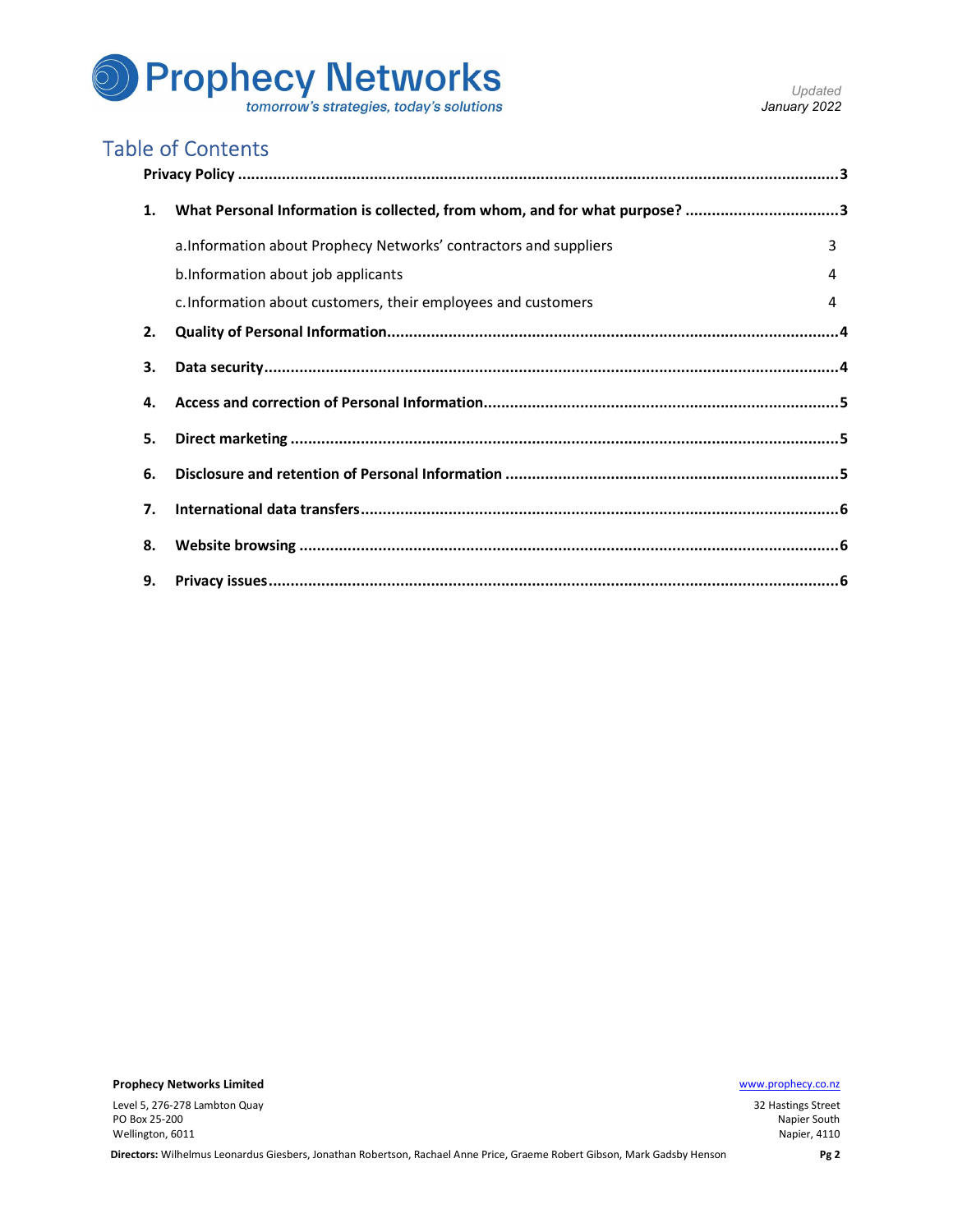# **Prophecy Networks**

tomorrow's strategies, today's solutions

### Privacy Policy

Prophecy Networks Limited is an IT service provider that provides a range of IT services. These services include data centres, private cloud and managed services such as infrastructure support and business processing outsourced services. Prophecy Networks is fully committed to ensuring the proper, open and transparent management and use of all personal information and/or data it collects and handles complies with applicable privacy laws. This Privacy Policy applies only to external personal information and/or data provided by clients, suppliers and other external third parties that Prophecy Networks interacts with.

This Privacy Policy (Policy) sets out Prophecy Networks' policy on the management of personal information and/or data that it may receive or collect.

Personal information and personal data for the purpose of this Policy is defined as 'any sort of information or an opinion about an individual, whether true or not', and includes all personal data about an individual, or which can be used to identify an individual either directly or indirectly (collectively referred to as "Personal Information").

A sub-category of Personal Information is sensitive information and data. For the purposes of this Policy, sensitive information and data includes information of a particularly sensitive nature, such as information relating to an individual's health, racial or ethnic origins, political opinions, membership of a trade union or political association, religious beliefs or affiliations, philosophical beliefs, sexual preferences, or criminal record.

### 1. What Personal Information is collected, from whom, and for what purpose?

Prophecy Networks will only collect Personal Information that is necessary for its functions and activities. We will only collect Personal Information by fair and lawful means. Prophecy Networks may collect and process Personal Information through a variety of means, including, as examples, access to Prophecy Networks site or services, employment processes, or correspondence with Prophecy Networks representatives through purchase of goods or services or in the course of online services. Prophecy Networks collects and holds different categories of information depending on the services being provided and the jurisdiction in which those services are being provided. The following types of Personal Information may be collected:

#### a. Information about Prophecy Networks' contractors and suppliers

Prophecy Networks collects Personal Information directly from and about our contractors and suppliers. This Personal Information includes their name and contact details which allows them to be contacted. For workplace health and safety reasons, we may also collect certain Sensitive Information from contractors with consent; for example, medical information a contractor has provided us about any injuries he or she may currently suffer from.

From third parties, we may also collect feedback and information relating to our contractors and suppliers' performance of services for Prophecy Networks. This information is collected for the purposes of monitoring our contractors and suppliers' performance of services, and to ensure that we are able to provide the highest quality Products and Services to our customers.

**Prophecy Networks Limited With Channels and Channels and Channels and Channels and Channels and Channels and Channels and Channels and Channels and Channels and Channels and Channels and Channels and Channels and Channels** Level 5, 276-278 Lambton Quay PO Box 25-200 Wellington, 6011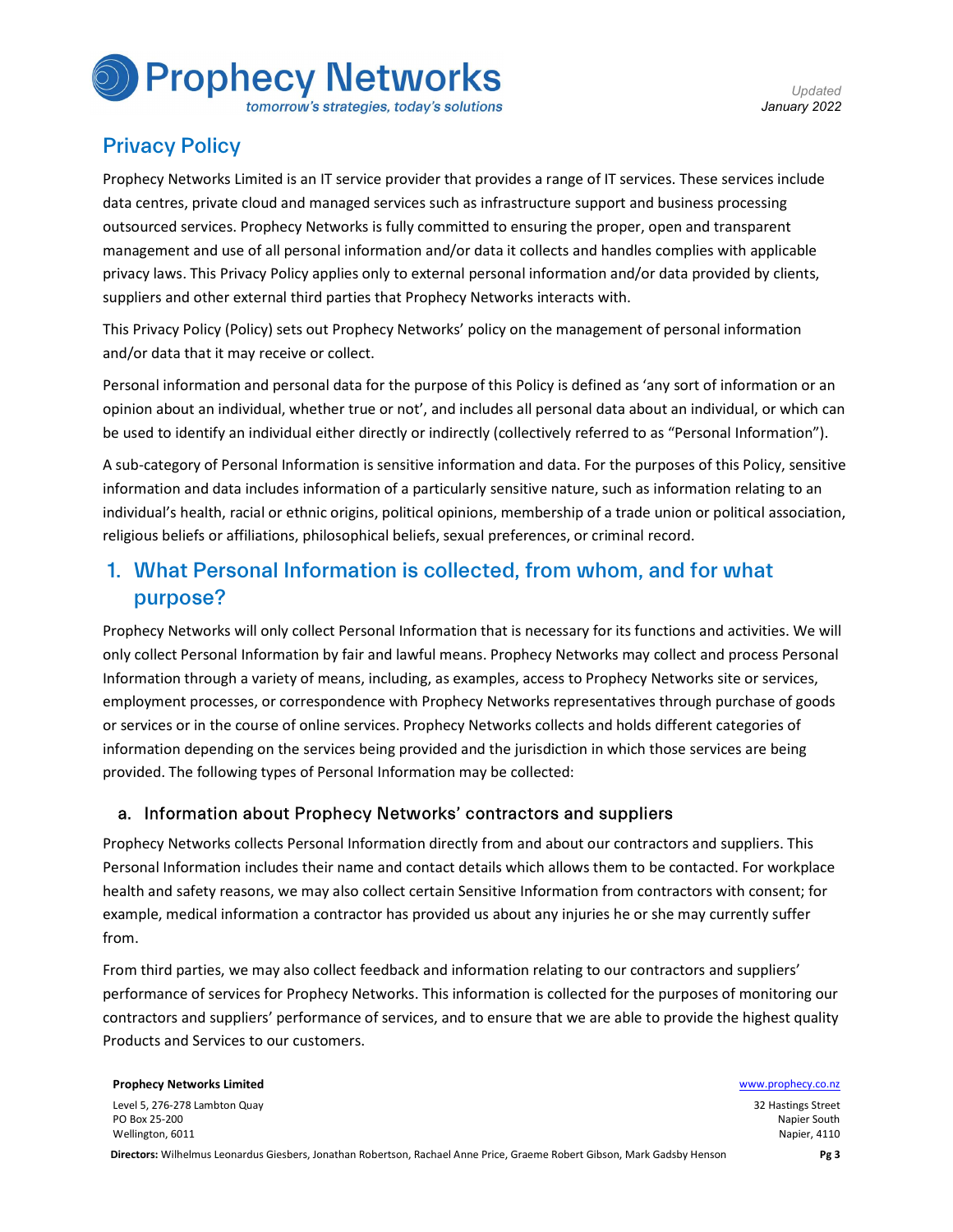

tomorrow's strategies, today's solutions

#### b. Information about job applicants

Applicants for a position at Prophecy Networks will be asked to supply details relevant to the job application such as name and contact details, information contained in CVs, and driver's licence or passport information. We may also collect Personal Information from third parties related to the applicant, such as identified referees. This information is used for the purposes of determining suitability for the vacant role.

#### c. Information about customers, their employees and customers

Personal Information may be collected from customers such as name and contact details, bank account, and credit card details.

All customer Personal Information collected by Prophecy Networks is used for our business functions and activities. These include:

- For billing purposes and order fulfilment
- To contact customers about our provision of services
- To maintain account details
- To provide technical support, e.g., account creation, password reset etc.
- To provide information on request about our Products and Services
- To streamline and personalise customer experience while dealing with Prophecy Networks
- To undertake customer satisfaction surveys and to tailor Prophecy Networks information, services or products in order to improve and enhance those services and products provided to our customers.

Prophecy Networks may also collect from its customers Personal Information relating to employees and customers; for example, payroll information. This Personal Information is used so that we can facilitate provision of the services our customers have requested.

Occasionally, Prophecy Networks uses aggregated Personal Information derived from use of our Products and Services to provide us with anonymous demographic and customer usage information. This information does not identify individuals. This anonymous, aggregated information is used to improve Prophecy Networks services and products.

#### 2. Quality of Personal Information

Prophecy Networks will ensure, to the extent reasonably possible, that Personal Information collected, used or disclosed is accurate, up-to-date, complete and relevant. If Prophecy Networks becomes aware that any of the Personal Information it holds is inaccurate, it will take prompt steps to update and correct its records.

### 3. Data security

Prophecy Networks takes active measures to ensure the Personal Information that it holds is secure and protected from misuse, interference, loss and unauthorised access, modification or disclosure.

All Prophecy Networks ICT devices, storage and channels are subject to continuous monitoring, logging analysis, and audit. Prophecy Networks may choose to contract a third party to perform these functions.

**Prophecy Networks Limited Water School School School School School School School School School School School School School School School School School School School School School School School School School School School** Level 5, 276-278 Lambton Quay PO Box 25-200 Wellington, 6011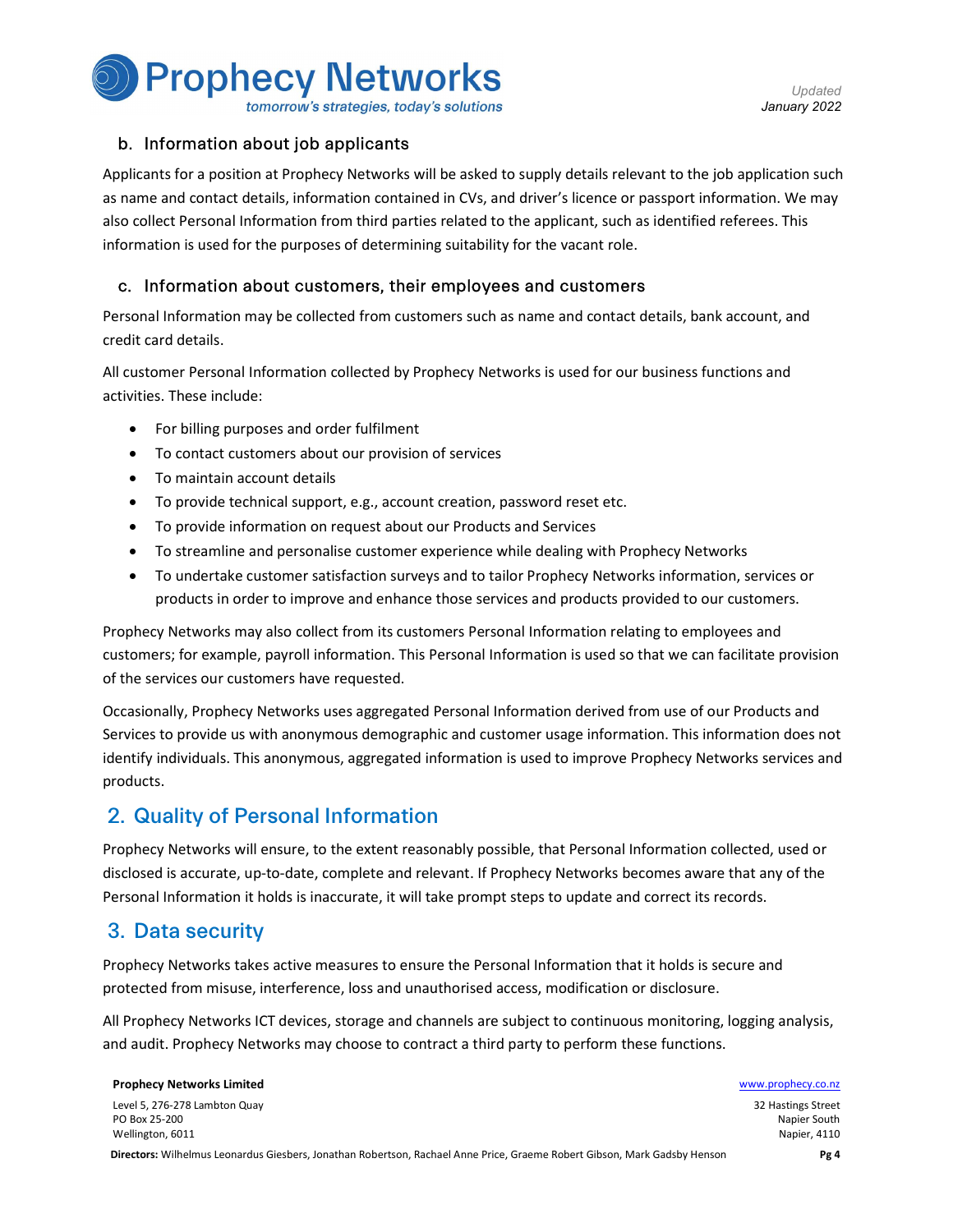

All Personal Information is stored at secure premises using good quality security protocols.

Prophecy Networks' security systems are regularly reviewed and updated to maintain the integrity of the Prophecy Networks security posture.

#### 4. Access and correction of Personal Information

Subject to verification of identity, any Personal Information held about an individual may be accessed, updated or corrected by application to a Prophecy Networks privacy officer (for contact details, see section 9 below).

There is generally no fee for an individual to make a request or to be provided access to his or her Personal Information. However, depending on the complexity of the request, a reasonable processing fee may be charged in some cases.

Prophecy Networks will endeavour to respond to access and correction of Personal Information within 15 business days after a written request is received by a Prophecy Networks privacy officer.

#### 5. Direct marketing

Prophecy Networks will only engage in direct marketing practices in accordance with the laws of the relevant country or jurisdiction. At any time, an individual or organisation may contact Prophecy Networks to request that they no longer wish to receive any marketing material or information from Prophecy Networks.

For email communications, Prophecy Networks also provides a simple opt-out (unsubscribe) mechanism that individuals can easily submit at any time.

If you feel at any stage, we have incorrectly used your Personal Information for direct marketing, please contact us immediately (for contact details, see section 9 below).

#### 6. Disclosure and retention of Personal Information

As part of providing services to a customer, Prophecy Networks may disclose Personal Information to third party suppliers and contractors of services or retain and disclose Personal Information as authorised by law for example metadata.

Prophecy Networks may disclose some Personal Information to its affiliated entities in countries in which Prophecy Networks operates for the purposes of providing services to our customers, including technical support. Such disclosure is subject to the privacy laws applicable in the jurisdiction where that affiliated entity is located. A formal intragroup agreement is in place to ensure all Personal Information is properly protected at all times for transfers within the Prophecy Networks global group.

Prophecy Networks only retains Personal Information for as long as required by applicable law or as needed for our business functions and activities. If Personal Information is no longer needed, it is then destroyed or disposed of in a secure manner.

Level 5, 276-278 Lambton Quay PO Box 25-200 Wellington, 6011

**Prophecy Networks Limited Water School School School School School School School School School School School School School School School School School School School School School School School School School School School**